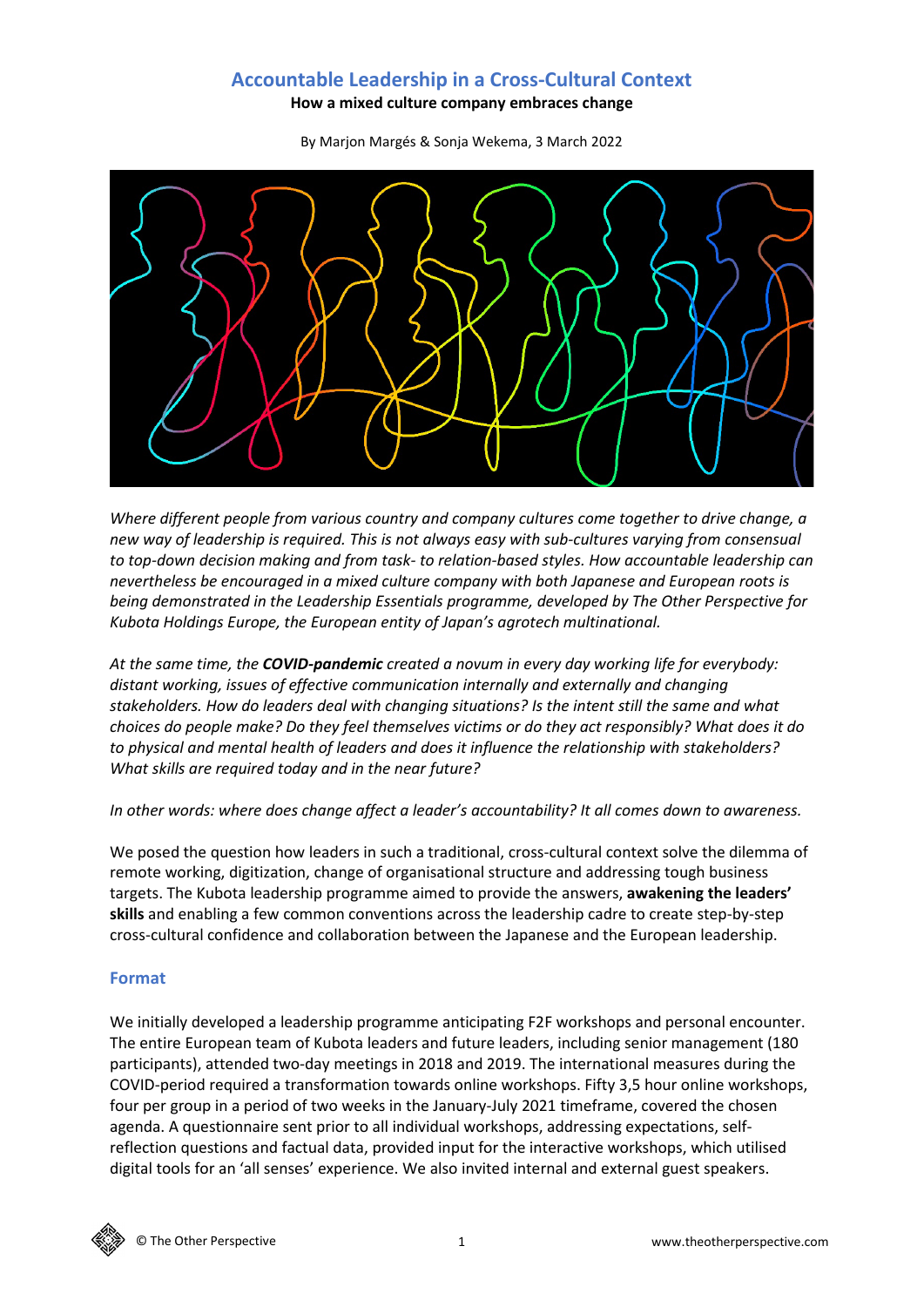## **Context**

The European entity is the result of different company mergers and now consists of five independent business units (BUs), four cross BU functional disciplines, a European HQ which facilitates pan-European marketing, reporting and communication and a coordinating leadership team. Kubota is ambitious, innovative and focused on its mid-term vison, mission and strategy. During the COVIDperiod participants attended the workshops from their home offices, factory locations, holiday homes and traditional offices, giving extra insight into local company conditions. This resulted in a **source of social interactivity** and **closer acquaintance** as colleagues.

The approach of using a mix of theory and case studies with plenary & breakout discussions was a hit: efficient, fast, diverse inputs, sometimes leading to quick business solutions with cross business unit insights. Colleagues quickly developed a network of soulmates and insight due to the intensity of the sessions and the follow-up within the same groups of approx. 15 people.

## **Content of the Leadership programme**

Developed as a continuous journey, our leadership programmes have the intent to create a **common language**, a mutual understanding of values and leadership principles and recognisable cultural aspects of an organisation, independent of individual, BU-, functional or geographical differences and cultural traits.

We developed this programme around five topics, all intertwined and key for creating a pan-European business culture:

- Understanding self and the other and the context
- Managing in the matrix
- Stakeholder management
- Leadership Accountability
- Leadership in Action

#### **Committing in a cross-cultural context**

Where individuals from different backgrounds, disciplines and with different styles show differences in their behaviour as a leader, the group dynamics developed quickly leading to mutual understanding of how to communicate efficiently, with live examples, and how to solve dilemmas as a group, team or as pairs. Expressing thoughts and defending ideas in a smaller group, facilitated by peer coaching, open questions techniques and understanding the drivers of the opposite side of the virtual table, provided a tangible set of handy tools and techniques for a common internal language.

We trained the concept of stakeholder management - including **stakeholder mapping** - and made the participants aware of their own very role as a stakeholder, the number of stakeholders and the time they spend with stakeholders. These were eye-opening exercises. The personal accountability session provided an insight into victim behaviour contrary to ownership and ways to manage time and commitment.

However, the overarching connection between all elements - solid and continuous communication – is the key prerequisite and skill for leadership in action. Helping the participants to formulate their personal commitments in the light of context, culture and personal development turned out to be another key insight and **lever for cultural change and psychological safety**.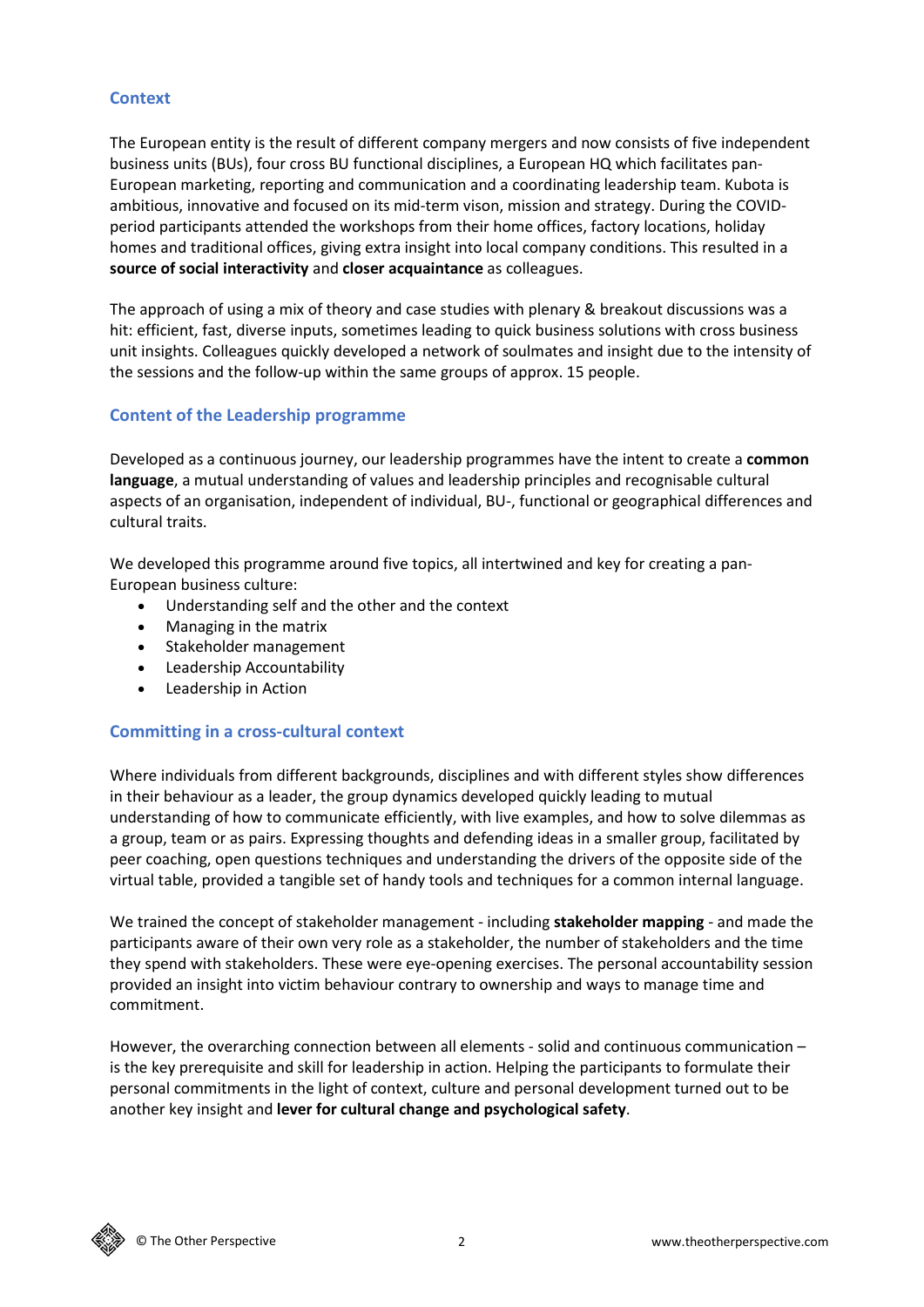### **Development**

Leaders are responsible for their **personal development** and "need to take their own destiny in their own hands", according to David Hart, Managing Director Kubota UK. Today's reality is that leadership styles and behaviour should cope with newly onboarded staff, remote working and less interpersonal contact.

# *"Leaders need to take their destiny in their own hands."*

Agile working has become the standard in IT and is capturing the entire chain of product development, marketing and sales. It requires foundational skills like facilitation and servant leadership in order to add value beyond what can be done by automated systems and intelligent machines, to operate in a digital environment and to continually adapt to new ways of working.

# **Facilitating the learning**

So, how to **keep the learnings alive** and the investment in leadership development relevant and necessary? Awakening the leaders' skills and enabling the chosen conventions is the role we took as the facilitators. By shedding light on stakeholder mapping to help leaders think about their different stakeholders and how to manage them. In addition to project management, where stakeholder mapping is the first step towards stakeholder management, an invaluable part of any project, stakeholder mapping & management is also vital to the success of senior executives.

Guest speaker Dr Gary Hays articulated his experience as leader and executive consultant in multinational businesses: "The higher in the hierarchy, the more essential stakeholder relationships become the leader's success. For new executives, creating and establishing effective stakeholder relationships can be one of the most difficult challenges (and even more so in matrix organisations). Success will be dependent on the support of others, rather than their resistance or blocking."

Analysis by stakeholder mapping allowed the Kubota leaders to determine which stakeholders are critical, to enlist the help of key organisational players, to know what significant stakeholders want (and more importantly what they do not want), to gain early alignment on goals and plans and to address conflicts and potential issues early on. Dr Hays clarified how to deal with dilemma handling and 'being a free man or woman' in the matrix when leading without authority.

## **Personal Accountability**

The stakeholder map will provide guidance where and how to spend management time. The Accountability Loop is a simple but **highly effective** instrument to guide behaviour towards the common intent. It is based on any situation and clearly posing the choice to take responsibility or to end up in the victim loop.

Common understanding of the implicit option to choose for ownership and a learning curve will drive a positive and powerful common language of getting things done and reminding each other of the collective intent. That is the spirit and anchor to move forward, without the need for escalation, especially relevant in the Japanese management culture. Accountability at all levels in the organisation will encourage speed of decision making and leading without authority. Feedback is a trusted mechanism for shown behaviours; feed forward is the mechanism to help understand the future requirements.

Regular refreshment of the above concepts of managing in the matrix, stakeholder management and leadership accountability will develop a solid and common leadership routine in any organisation.